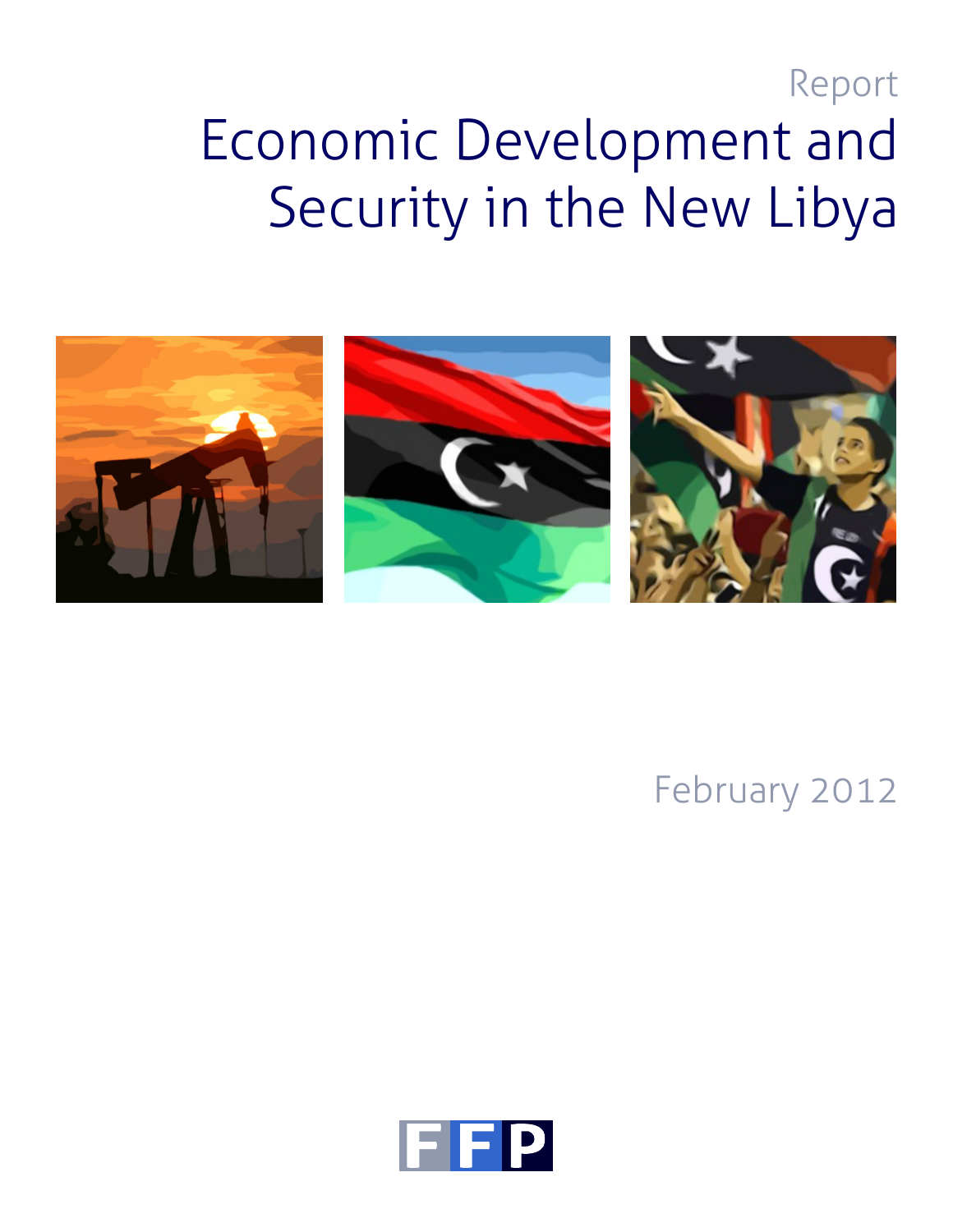

The Fund for Peace is an independent, nonpartisan, 501(c)(3) non-profit research and educational organization that works to prevent violent conflict and promote sustainable security. We promote sustainable security through research, training and education, engagement of civil society, building bridges across diverse sectors, and developing innovative technologies and tools for policy makers. A leader in the conflict assessment and early warning field, the Fund for Peace focuses on the problems of weak and failing states. Our objective is to create practical tools and approaches for conflict mitigation that are useful to decision-makers.

Copyright © 2012 The Fund for Peace.

All rights reserved. This program description is proprietary to The Fund for Peace. No part of this publication may be reproduced or transmitted in any form or by any means without prior written consent from The Fund for Peace.



The Fund for Peace Sustainable Development, Sustainable Security

Report Written by **J. J. Messner** 

The Fund for Peace Publication **FFP : SGCAR1206** (Version 02E) Circulation: PUBLIC

The Fund for Peace 1720 I Street NW, 7 Washington, D.C. 20006

T: +1 202 223 7940 F: +1 202 223 7947

**www.fundforpeace.org**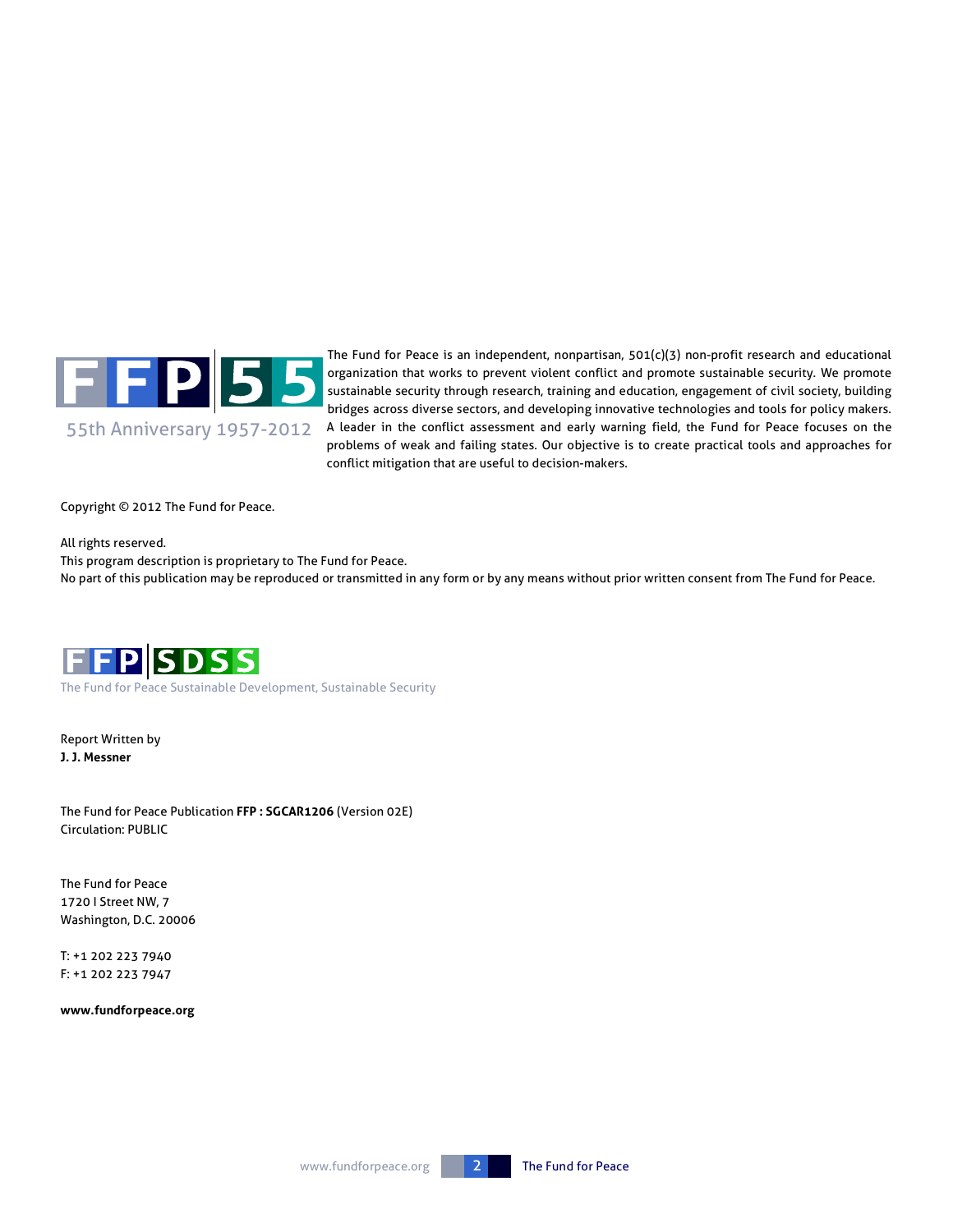

### The New Libya Overview

**This report was compiled by The** Fund for Peace, an independent, nonpartisan, non-profit research and educational organization that works to prevent violent conflict and promote sustainable security. The views contained in this report are those of The Fund for Peace alone and do not represent the views or opinions of any other institution.

This report represents the findings of The Fund for Peace, based on research and consultations in Tripoli, Libya in January, 2012. The report and recommendations are written from a business and human rights perspective, with an emphasis on economic development and responsible business practices in what is a complex and challenging environment.

#### **Executive Summary**

Libya is currently undergoing a period of reconstruction after having endured a months-long civil war that brought to an end over four decades of dictatorial rule by Colonel Muammar al-Qadhafi. As the country stabilizes and rebuilds, there will be significant interest in new and renewed investment in the country. It will be necessary for businesses to understand the challenges facing Libya in the short- and medium-term and to invest and operate responsibly in the country.

#### **Business in Complex Environments**

Business can have direct and serious consequences and impacts upon local communities and even conflict itself. These impacts can be both positive and negative. The potential for serious impacts is by no means a reason to not invest, but rather is a

### Introduction and Executive Summary

reason to invest responsibly – to be aware of the potential consequences, and to plan and act in a manner that is sensitive to these impacts and in a manner that maximizes the positive consequences and prevents – or at worst, minimizes – the potential negative consequences.

#### **Challenges in Libya**

The primary short- and medium-term challenges facing Libya currently fall into four categories: security, social unrest, political instability and legal uncertainty.

- *Security Challenges:* With the conclusion of the civil war, there is now a proliferation of weapons throughout Libya, as well as thousands of armed, young former combatants. Furthermore, the security forces lack basic training and professionalism. These issues will undermine security in Libya.
- *Social Unrest:* Societal divisions could potentially erupt if the transition destabilizes, as Libya is considered one of the most tribal nations in the Arab world. There is also a significant risk of revenge attacks against former Qadhafi loyalists.
- *Political Instability:* The temporary nature of the National Transitional Council (NTC) has created an uncertain environment. The NTC has also struggled to gain the trust of the people through a lack of effective communications with the Libyan people. There is also pressure upon the authorities to deliver reforms and opportunities on a near impossible time scale of expectations.

• *Legal Uncertainty:* Again, the temporary

| Libya Situation Report         |    |
|--------------------------------|----|
| Background                     | 5  |
| <b>Business Climate</b>        | ĥ  |
| <b>Continuing Challenges</b>   | 7  |
| <b>General Recommendations</b> | g  |
| About The Fund for Peace       | 10 |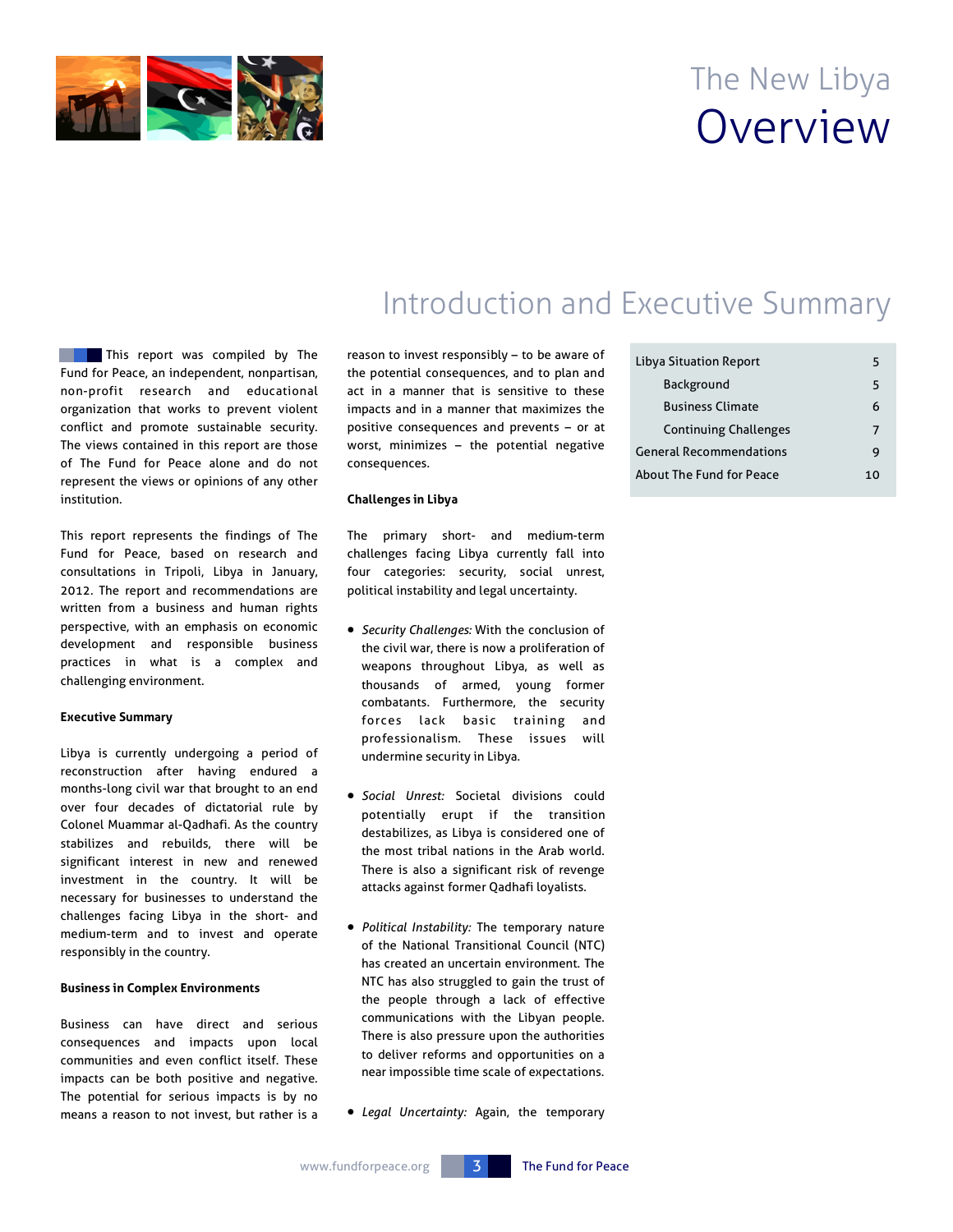nature of the NTC is leading to uncertainty in the legal arena. Further, many business contracts from the Qadhafi era are under review. The focus on elections and drafting a new constitution is delaying necessary reforms to other areas of the legal code, such as labor laws.

Businesses need to know and understand the actors and the environment through Conflict and Risk Assessments to make informed decisions. Operations should then take into account the best practices and guidelines of corporate social responsibility frameworks. Responsible investment and business practices, along with a long-term commitment to Libya, will go a long way to supporting the rebuilding of the nation.

#### **Recommendations**

The rapid and urgent creation of economic opportunity is necessary to prevent the worsening of a potential driver of conflict. Foreign and local investment will be the catalyst for these economic opportunities and it will require a more secure and stable operating environment. This security and stability will be reliant on professional and adequately trained state security forces.

Corporate social responsibility frameworks, such as the Voluntary Principles on Security and Human Rights, will be a critical tool in promoting security sector reform in Libya. The Voluntary Principles provides a robust platform upon which to facilitate dialogue

between host governments – like Libya – and a multistakeholder group consisting of foreign governments, companies and civil society, on issues like the reform and capacity building of public security forces. The international community is in a unique position to take advantage of this window of opportunity to engage the Libyan government, and in turn provide technical assistance to pursue the objective of security sector reform and capacity building in the "New Libya."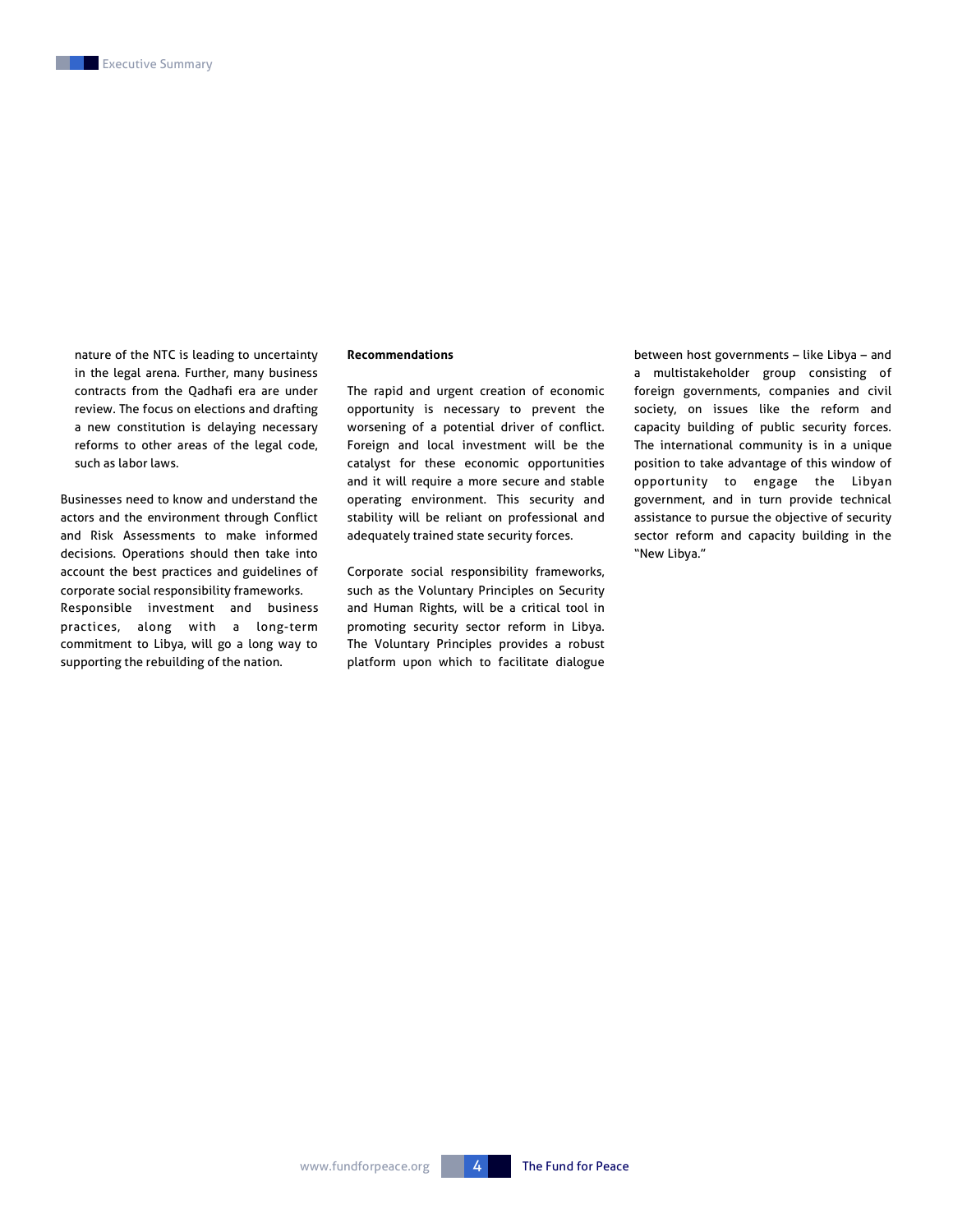

# The New Libya Libya Situation Report

**After four decades of military rule** under the leadership of Colonel Muammar al-Qadhafi, "New" Libya has begun to move quickly towards a more free and prosperous future.

Libya experienced significant instability during the previous year and is considered to be a pivotal part of the so-called "Arab Spring," the pro-democracy movement that began in late 2010 in Tunisia and spread throughout much of the Arab world. As the

Arab Spring took hold in other parts of the region in February 2011, violence erupted in Libya, leading to a brutal crack-down by security forces. As the cycle of violence worsened, the country entered a level of civil conflict that over the course of several months saw the opposition grow in strength and eventually repel Qadhafi's forces. This was accomplished with widespread popular support, defections from within the government and security forces, and diplomatic and military support from the

### Background

United Nations and much of the international community. By August, Tripoli fell to rebel forces and by October, Qadhafi was dead.

The National Transitional Council (NTC), led by former Qadhafi-era Justice Minister, Mustafa Abdul Jalil, has set about rebuilding the state institutions that can then form the basis for elections to establish a transitional government that can draft a new constitution and further rebuild the state.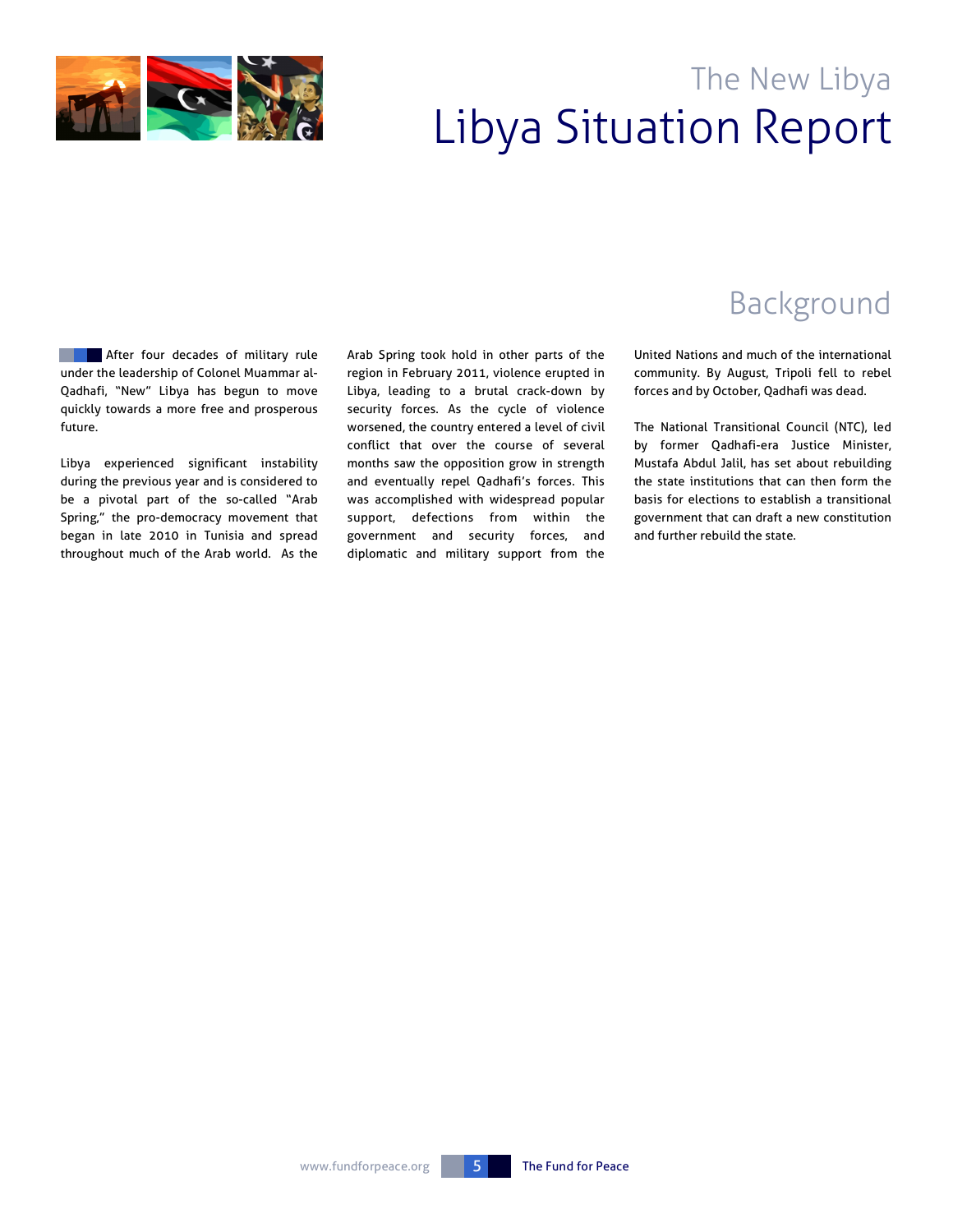**Libya** is an upper middle income economy, with one of the highest GDPs per capita in Africa. Libyans are well educated, with an 82% literacy rate, the highest in North Africa, meaning that its workforce is highly capable and competent. But much of this talent is focused on a narrow and largely undiversified economy.

Libya's economy is heavily dominated by oil, gas and hydrocarbons, which account for 97.5% of the nation's exports. Libya has the largest proven oil reserves in Africa – ahead of continental cohorts Angola and Nigeria – and the 9th-largest proven oil reserves worldwide. Though it could be argued that Libya's singular economic focus on the natural resources sector places its economy at serious risk of overdependence on a single commodity, its oil wealth has nevertheless endowed it with significant wealth.

The business climate under Qadhafi was both complex and challenging – allegations of rampant corruption were rife and investment decisions by the government tended to be

made in the narrow interests of the regime and to profit the ruling elites. The situation was made even more complex by years of international sanctions that were imposed on Libya in response to the regime's role in various international incidents, the most notorious of which being the bombing of Pan Am flight 103 above Lockerbie, Scotland, in 1988. The sanctions thus heavily restricted international investment in Libya.

From an international perspective, the business climate in Libya has improved in a number of ways since the fall of the Qadhafi regime. Besides the lifting of remaining sanctions, the United Nations has unfrozen US\$168 billion, providing the country with valuable financial resources with which to finance reconstruction projects.

Though some low-level conflict still remains in Libya, the end of serious conflict has enabled existing operations, such as oil exploration and production, to resume. Communications and transportation links have been restored domestically and

### Business Climate

internationally. The NTC is also understood to have begun issuing tenders for reconstruction projects. As existing investment returns to the country, there has also been a simultaneous push for new investment. For example, within the months following the fall of the Qadhafi regime, trade and other official delegations have visited Libya from Canada, France, Greece, Ireland, Italy, Jordan, Qatar, Tunisia, Turkey, the United Arab Emirates, United States, and United Kingdom.

Ultimately, the message from Libya – both its transitional government and from its people – is that foreign investment is very welcome. However, it comes with one caveat: a longterm and sustainable commitment to the country. It has been made clear to current and potential foreign investors that those wishing to "make a quick buck" will not be welcome. This attitude is also paired with a very public commitment to transparency in the New Libya, doing away with the decades of corruption experienced under the Qadhafi regime.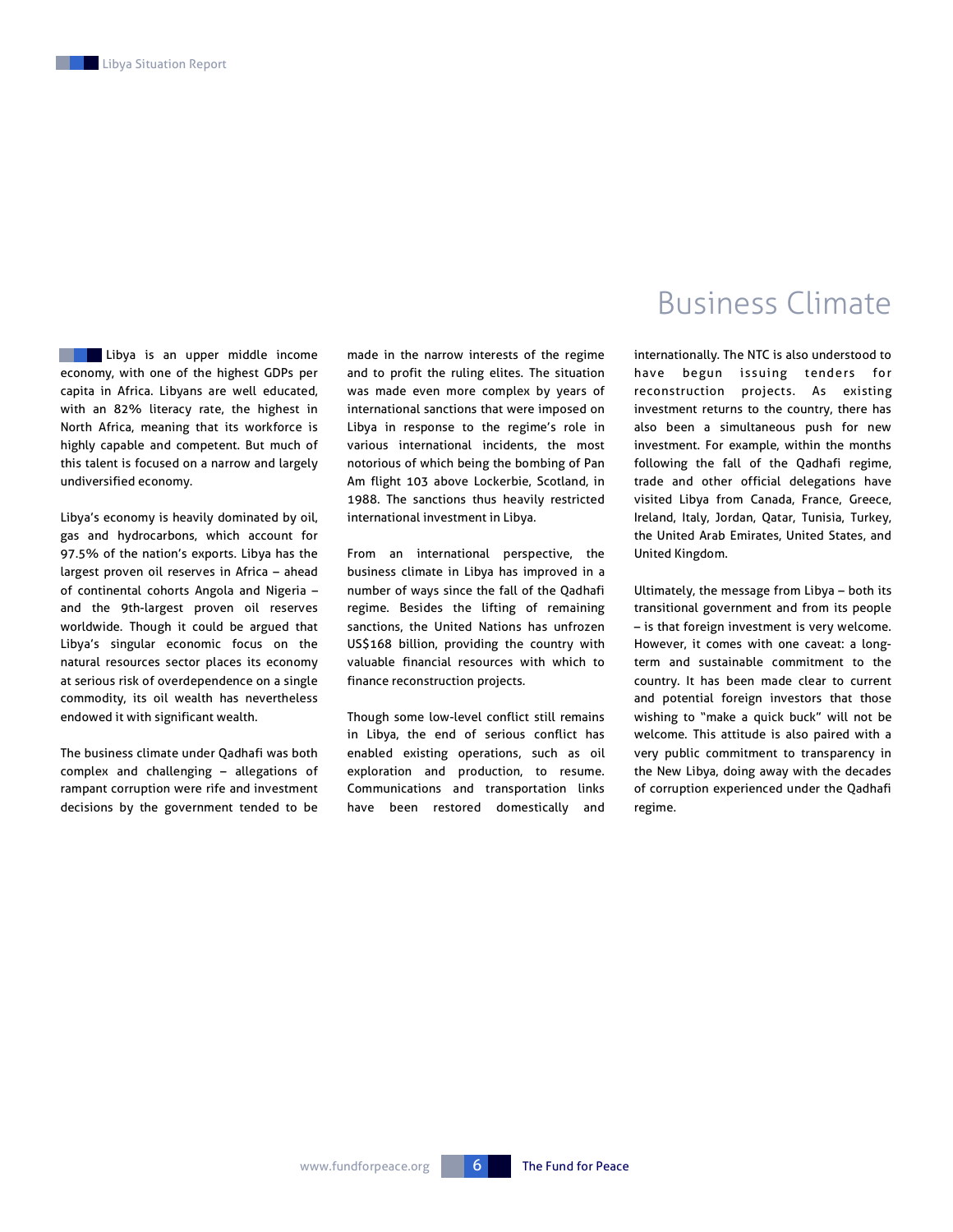**Complex and challenging environ**ments bring unique challenges for business operations. Though Libya has begun a trajectory that will hopefully lead to sustained freedom and prosperity, the country nevertheless faces serious challenges in the shortand medium-term. These challenges fall into four broad categories: security, social unrest, political uncertainty, and legal uncertainty. Many of these challenges can be ascribed to nearly any country that has experienced a revolution and is at this stage of the postconflict cycle. Nevertheless, it will be important for all to be aware of these challenges moving forward in "New Libya."

#### **Security Situation**

- As with the conclusion of many conflicts, there is now a proliferation of weapons throughout Libya. Particularly during the early stages of the conflict, the rebel forces were in desperate need for materiel support, which was provided either by allies in the international community or attained by overrunning Qadaffi's military and raiding their arms stockpiles. There is thus a severe need for arms decommissioning.
- Similarly, there is now a proliferation of tens of thousands of armed young Libyans who find themselves with a victory, but as yet, few spoils. The rebels have experienced the collective euphoria that comes with revolution. However, that euphoria will soon fade as yesterday's revolutionary freedom fighters become today's unemployed. The reintegration of former combatants and the provision of economic opportunity will be desperately needed in order to forestall the negative consequences that could otherwise result from

this situation.

• As the ranks of the security forces of the Qadhafi regime are purged and new security forces take over, there is a distinct risk that the new forces will lack basic training and professionalism. Businesses especially could be affected by this, where those security forces either provide site security or operate near business operations.

#### **Social Unrest**

- It has been argued by some that friction and tensions within and between Libya's complex patchwork of tribes and clans, previously contained under the Qadhafi regime, has the potential to boil-over and undermine the transition to representative government. With more than 140 tribes and clans, Libya is considered one of the most tribally diverse nations in the Arab world. It is unclear, however, as to how significant a role tribalism will play in the New Libya, as Qadhafi went to great lengths to strip tribes of their political power and dilute their importance.
- There is a significant risk that revenge killings of Qadhafi loyalists will continue and could lead to a risk of insurgency if left unaddressed. A recent report by the UN High Commissioner for Human Rights, Navi Pillay, alleged widespread torture and human rights abuses inflicted upon captured Qadhafi loyalists. These claims have been echoed by organizations such as Medicins sans Frontieres.

#### **Political Uncertainty**

• There are many unknowns in anticipating

### Continuing Challenges

Libya's short- and medium-term political future. Elections are scheduled for later in the year, and at this point, it is intended that the members of the NTC will not return in the representative government that succeeds them. The temporary nature of the current administration has created an uncertain environment for Libyans and foreign investors alike.

- The NTC is failing to gain the trust of the Libyan people, highlighted by recent protests in Benghazi, an NTC stronghold. A recent survey by Megan Doherty at the National Democratic Institute (NDI) found that Libyans largely appreciate the role the National Transitional Council played in managing the country during the revolutionary crisis. However, the shortcomings in the council's level of transparency and its ability to communicate information on its activities or the transition to representative government is creating a disconnect between the NTC and the public. It is clear that greater attention to open communication and transparent decision-making by the NTC are critical prerequisites for Libyans to believe that the transition is progressing.
- The central government lacks control over the entire country. Even though the situation is stabilizing, local collectives and militias maintain a degree of control at the town and street level, as witnessed recently by clashes in towns such as Bani Walid. There may also be a risk of regional authorities becoming more assertive, threatening national cohesion and undermining unified, nation-wide reconstruction.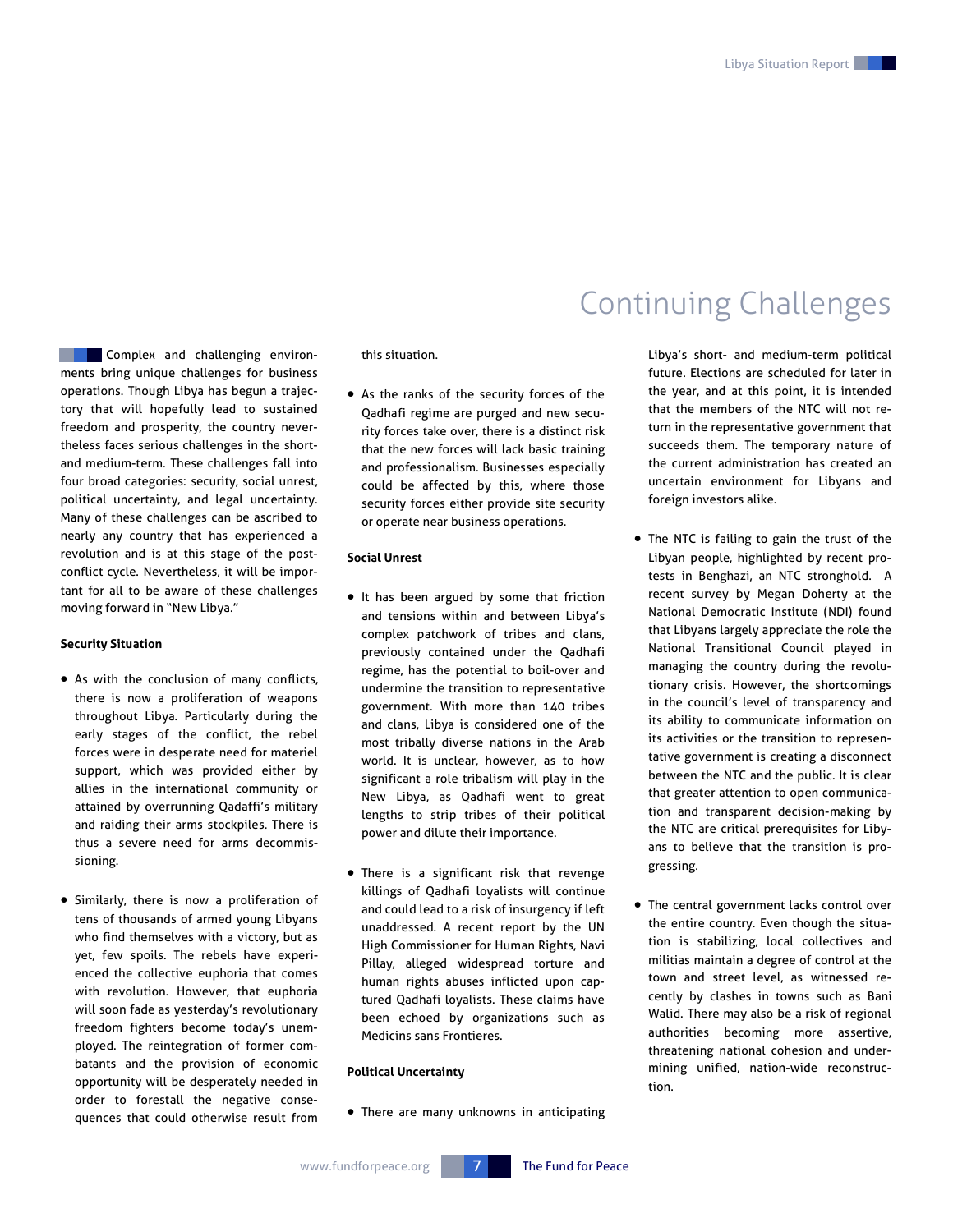- Even if elections go forward without significant problems, there is a fundamental lack of understanding and clarity as to how the next government will be established. Another recent survey by NDI found that although most Libyans are eager to exercise their newfound political freedoms and participate in shaping their country's future, they feel disadvantaged by their lack of exposure to democratic practices and have concerns about security and their economy.
- Ultimately, there will be significant pressure on the new administration to demonstrate progress and provide opportunities fast for Libyans. Though a reasonable timeline for the new government to execute such programs might be 3 to 6 years, many of the youth on the streets, for example, will expect results in 3 to 6 months. Underscoring again the previous observation on the reintegration of former combatants, the failure to reconcile the timelines on progress and opportunity could lead to widespread disenchantment and thus unrest.

#### **Legal Uncertainty**

• The temporary nature of the administration also means that Libya faces continued legal uncertainty. For any actor engaged with the current administration, the ability of the government to make significant commitments is uncertain. The political figures in place today may or (more likely) may not be fulfilling the same function in the coming weeks or months.

- There is a strong push from within the NTC to review – and if necessary renege upon – contracts executed by the Qadhafi regime that were believed to have been corrupt. Though it currently appears that many existing contracts with Western companies and nations will continue to be honored, there has been anecdotal indications that some companies (including some from China and Russia) have seen their Qadhafiera contracts torn-up.
- There continues to be an absence of a clear regulatory framework. At a regulatory and procedural level, the state is, in many ways, in limbo, as it tackles the core issues such as the constitution and electoral laws. Due to the current political priorities being the reconstruction effort, holding elections and drafting a new constitution, it is unlikely that lower-level priorities, such as sub-standard labor regulations, will be addressed soon.

\* \* \*

Increased investment in Libya will be critical for creating the necessary economic opportunities that can help not only rebuild the country, but also address underlying drivers of conflict. These conflict drivers are illustrated clearly by two key issues. Firstly, the revolution was as much about a lack of economic opportunity as it was about deposing a tyrant and thus economic opportunity is a key expectation of the Libyan people. Secondly, there are now thousands of armed, young unemployed youth who expect economic "reward" for their part in the revolution economic opportunity that provides gainful employment and reintegration of former combatants will be critically important in ensuring security and stability.

Naturally, from a business point of view, the opening up of the Libyan economy, like the liberalization of any country's economy, will provide significant commercial opportunities to foreign investors. However, investment in complex and challenging environments is not without risks, aside from the obvious uncertainty and security issues that face businesses operating in such situations.

As large-scale investment returns to Libya, it will be necessary for businesses to operate in a responsible manner: to engage with local communities, to be transparent about business operations and to focus on a long-term commitment. Responsible business practices can go a long way to ensuring that business operations provide a net benefit to local communities.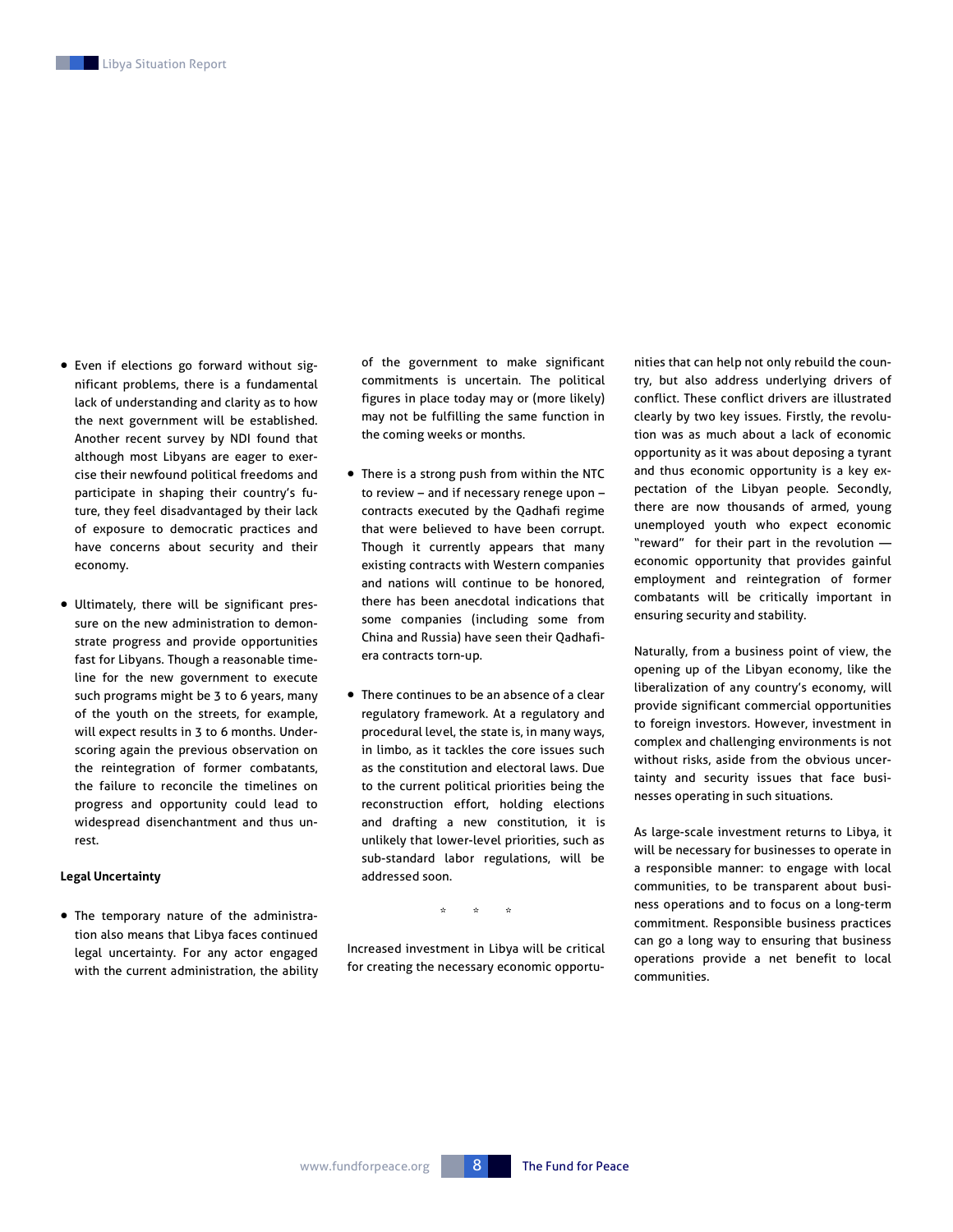

## The New Libya Recommendations

**Given the challenges facing Libya** and the eagerness of much of the international community to assist with the reconstruction, it will be necessary for foreign governments to understand what opportunities exist to assist the rebuilding effort.

The reconstruction in Libya will be unlike many recent post-conflict reconstruction efforts. In Iraq, for example, the post-war reconstruction was led by the United States and was largely funded by the United States. In Afghanistan, the post-war reconstruction has again been an internationally led, internationally funded exercise. However, Libya will almost certainly be different. Libyans have signaled their intention for the reconstruction to be Libyan led – and given the comparative wealth of Libya, somewhat unique for a post-conflict country – the reconstruction should be largely internally funded. Thus, the standard model of foreign aid based reconstruction efforts is unlikely to apply in Libya.

The international community will therefore need to seek other opportunities for support, and these opportunities are likely to be centered on capacity building and technical assistance.

One of the most significant challenges facing Libya is the vast cadre of young, well-armed, unemployed revolutionary combatants. In any complex environment, widespread youth unemployment is a serious challenge. This is compounded when those youths are armed. This is compounded even further when those well-armed youth have expectations of "reward" – i.e., economic opportunity as a reward for having fought in the revolution, which itself was as much based on a lack of

economic opportunity as it was the overthrow of a tyrant. This problem is compounded further still by conflicting timelines – as the youth expect to reap the rewards of revolution within 3 to 6 months, the ability of the government to provide such opportunity is probably closer to 3 to 6 years. This is a serious social and security problem moving forward.

In order to more rapidly facilitate the creation of economic opportunity, Libya will be reliant on foreign investment. Though some firms are more risk tolerant than others, there will only be a limited cohort of foreign companies that will be willing to invest unless the security situation improves. However, a further security challenge is the nature of the security forces themselves. Much of the Qadhafi era security apparatus has been disbanded, and what remains as "state security" now is largely a hodgepodge of militias, many of them now rivals. The state security apparatus could evolve through a formalization of various militia brigades that will likely lack professionalism and basic training. This is not only a problem for Libya, but for investment also. Given the restrictions on the use of private security in Libya, security for assets such as oil drilling sites will fall to state security. This will pose a challenge not only for the security of the investments, but the manner in which nonprofessionalized security forces interact with local communities, leading to serious potential for human rights abuses.

Thus, security sector reform, through training and professionalization of the security forces, will be necessary to provide the conditions not only for a safe and secure environment, but for an environment that is permissive for the level of local and foreign investment necessary for the creation of economic opportunity.

Corporate social responsibility frameworks, such as the Voluntary Principles on Security and Human Rights, will be a critical tool in promoting security sector reform in Libya. Though the Voluntary Principles is very much a human rights framework, it is equally a security framework, and provides a robust platform upon which to facilitate dialogue between host governments – like Libya – and a multistakeholder group consisting of foreign governments, companies and civil society, on issues like the reform and capacity building of public security forces.

Discussions in Tripoli demonstrated the willingness of the National Oil Company and potentially the Oil Ministry to engage in corporate social responsibility, which appears to be a priority for the "New Libya" as it seeks to free itself from the legacy of corruption of the Qadhafi era.

Only the rapid and urgent creation of economic opportunity carries the power to prevent the worsening of a multitude of potential conflict drivers. Increased investment will be a key catalyst for these economic opportunities and such investment will require a more secure and stable operating environment. This security and stability will be reliant on professional and adequately trained state security forces. The international community is uniquely positioned to take advantage of this window of opportunity to engage the Libyan government, and in turn provide technical assistance to pursue the objective of security sector reform and capacity building in the "New Libya."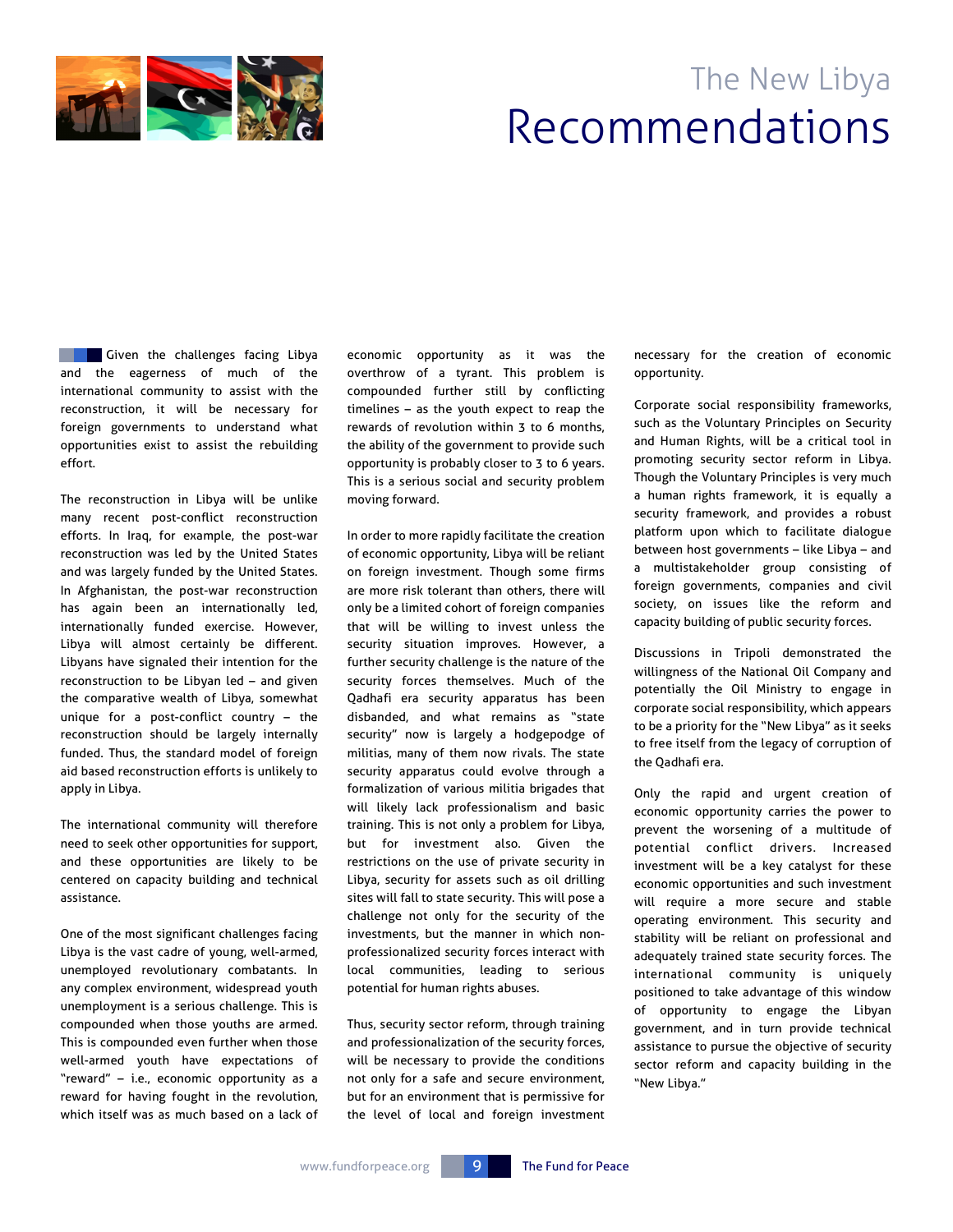

# About The Fund for Peace



Conflict Early Warning and Assessment

**The Fund for Peace is an** independent, nonpartisan, 501(c)(3) nonprofit research and educational organization that works to prevent violent conflict and promote sustainable security.

We promote sustainable security through research, training and education, engagement of civil society, building bridges across diverse sectors, and developing innovative technologies and tools for policy makers.

A leader in the conflict assessment and early warning field, the Fund for Peace focuses on the problems of weak and failing states. Our objective is to create practical tools and





55th Anniversary 1957-2012

approaches for conflict mitigation that are useful to decision-makers.

The Fund for Peace adopts a holistic approach to the issues stemming from weak and failing states. We work at both the grassroots level with civil society actors and at policy levels with key decision makers. We have worked in over 50 countries with a wide range of partners in all sectors: governments,



## Sustainable Security

international organizations, the military, nongovernmental organizations, academics, journalists, civil society networks, and the private sector.

The Fund for Peace offers a wide range of initiatives focused on our central objective: to promote sustainable security and the ability of a state to solve its own problems peacefully without an external military or administrative presence. Our programs fall into three primary thematic areas:

- Conflict Early Warning and Assessment;
- Transnational Threats; and
- Sustainable Development, Sustainable Security.

# www.fundforpeace.org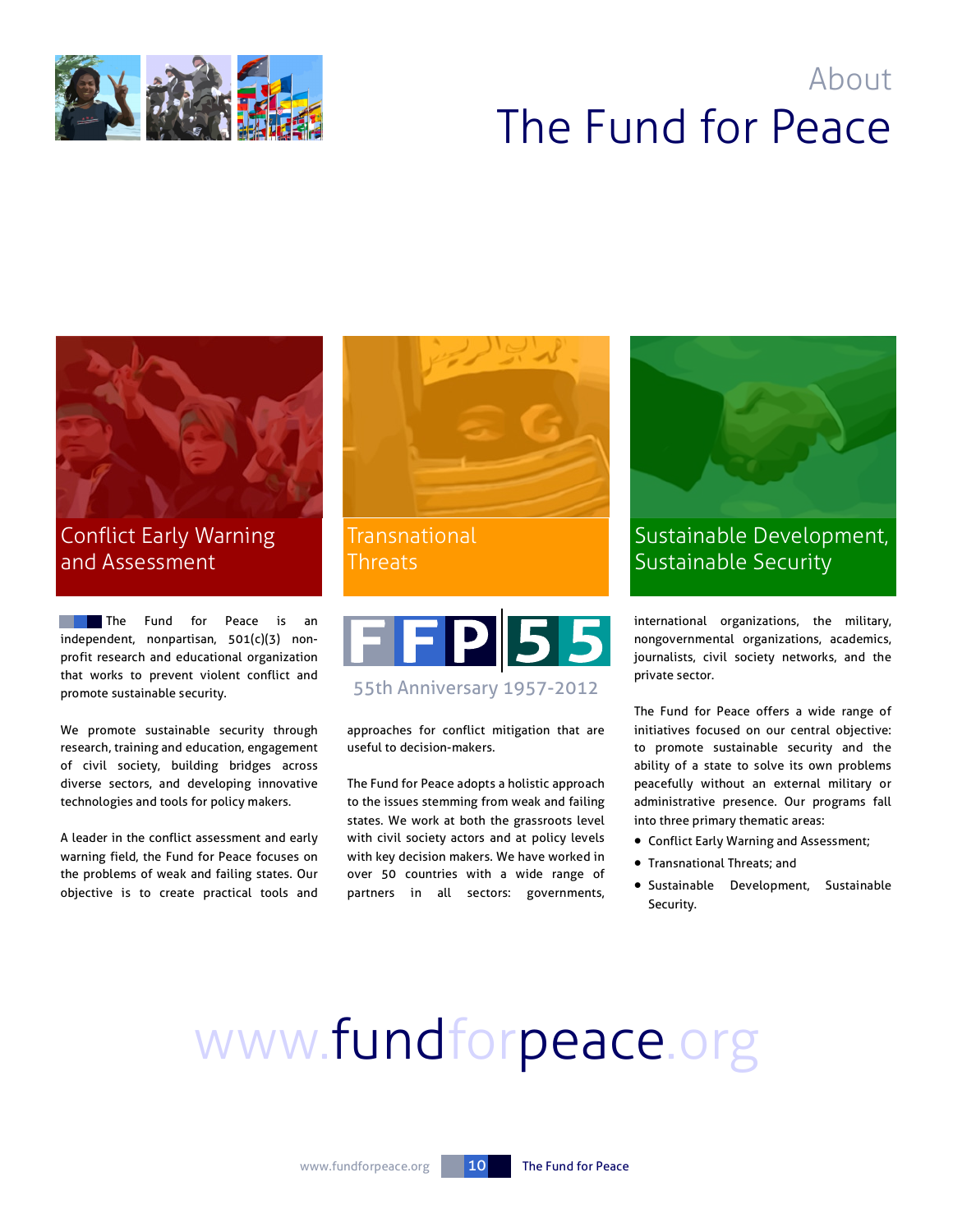